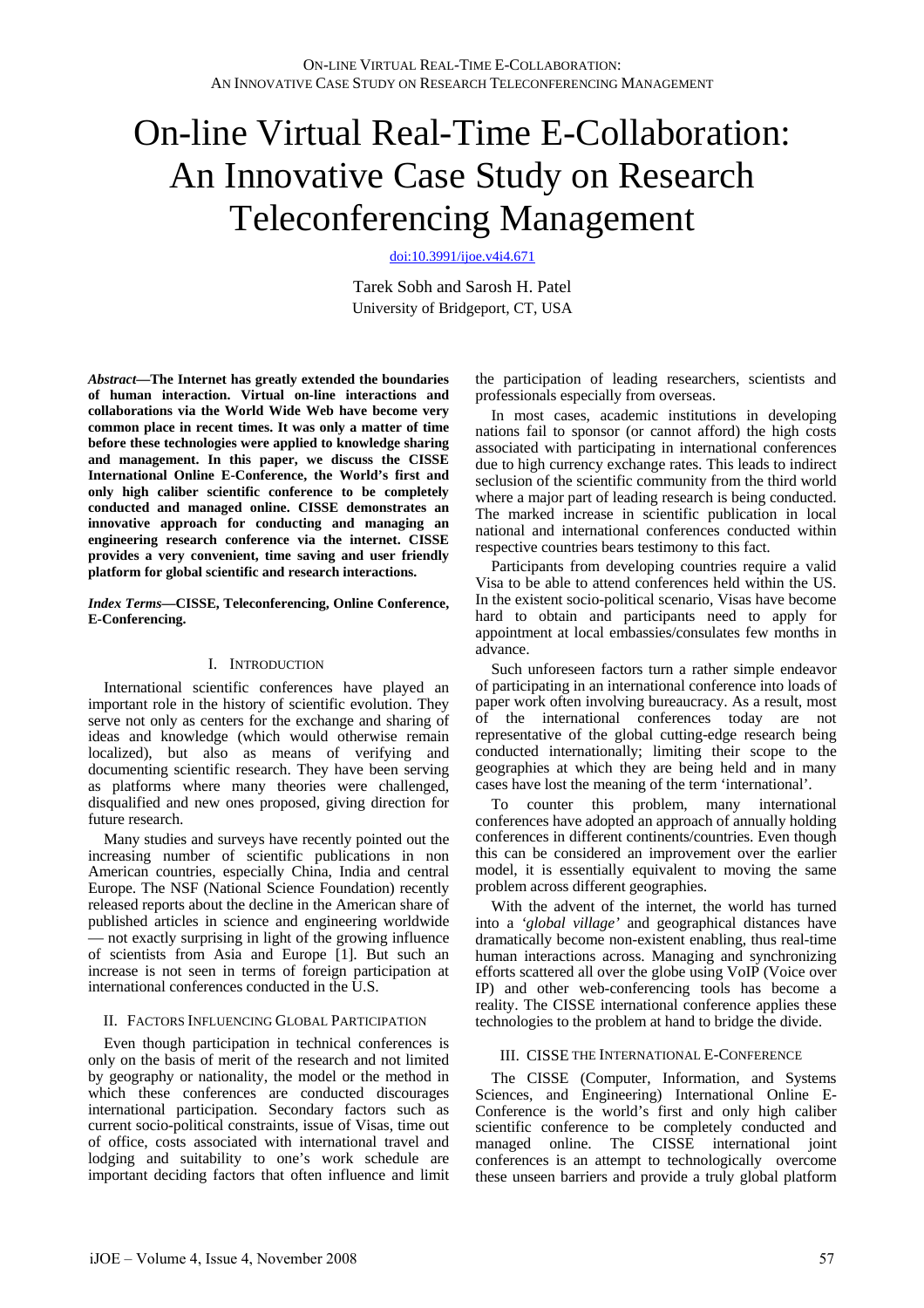for leading researchers, scientists and engineers to participate, present and discuss their ideas. CISSE provides a virtual forum for presentation and discussion of the state-of the-art research on computers, information and systems sciences and engineering.

CISSE 2007 the third conference in the CISSE series of conferences was yet another success. CISSE 2007 received a total of 716 paper submissions and the final CISSE 2007 program included 406 accepted papers, from more than 70 countries. CISSE 2006 received 690 research paper submissions, which was more than double the number of submissions for CISSE 2005, and the final program for CISSE 2006 included 370 accepted papers.

The CISSE International Joint Conference is composed of the following four sub-conferences [2]:

- 1) International Conference on Industrial Electronics, Technology & Automation (IETA).
- 2) International Conference on Telecommunications and Networking (TeNe).
- 3) International Conference on Systems, Computing Sciences and Software Engineering (SCSS).
- 4) International Conference on Engineering Education, Instructional Technology, Assessment, and Elearning (EIAE).

The online structure of this high-quality event allows academic professionals and industry participants to contribute work and attend world-class technical presentations based on rigorously refereed submissions, live, without the need for investing significant travel funds. The CISSE international joint conferences completely eliminates secondary inhibiting factors such as the need for Visas, time out of office, costs associated with international travel, etc. Figure 1 shows a brief comparison of the participation at the three CISSE international conferences held till date. With every passing year the popularity, participation and caliber of the conference has been on a steady rise.



Figure 1. Participation at CISSE 2005, 2006 & 2007

#### IV. THE CISSE CONFERERNCING PLATFORM

Conference participants - authors, presenters and attendees - only need an internet connection and sound (mike and speakers/headphones) available on their computers in order to be able to contribute and participate in this international ground-breaking conference. The virtual conference is conducted through the internet using web-conferencing tools, made available by the conference. The CISSE conference platform provides

superb audio even over low speed internet connections, the ability to display PowerPoint presentations, and crossplatform compatibility (the conferencing software runs on Windows, Mac, and any other operating system that supports Java).



Figure 2. CISSE presenting author's interface

Being a virtual platform, authors can present their PowerPoint, audio or video presentations using webconferencing tools without exiting the comforts of their workplace. Figure 2 shows a snapshot of the CISSE web interface.

In addition, the conferencing system allows for an unlimited number of participants, which in turn granted the conference organiszers the opportunity to allow all CISSE participants to attend all presentations, as opposed to limiting the number of available seats for each session in a regular conference. Figure 3 shows a snapshot of the conference attendee's interface.

Conference presentations are broadcast in real-time to all conference participants. Session participants can interact with the presenting authors during or after the presentation. Usually, CISSE provided for a 5 minute Question and Answer (Q&A) slot for participants to interact with the author. Non-author participants can also attend paper presentations of their choice and contribute by interacting with authors in this international conference.



Figure 3. Conference attendee's interface

#### V. ONLINE CONFERENCE MANAGEMENT

Not only the conference itself but also all other aspects such as submissions, reviewing, and registration are managed online. Authors interested in participating in the conference can submit a paper to the CISSE conference by signing up on the CISSE website.

Each submission is review by a minimum of three technical committee members. The CISSE technical